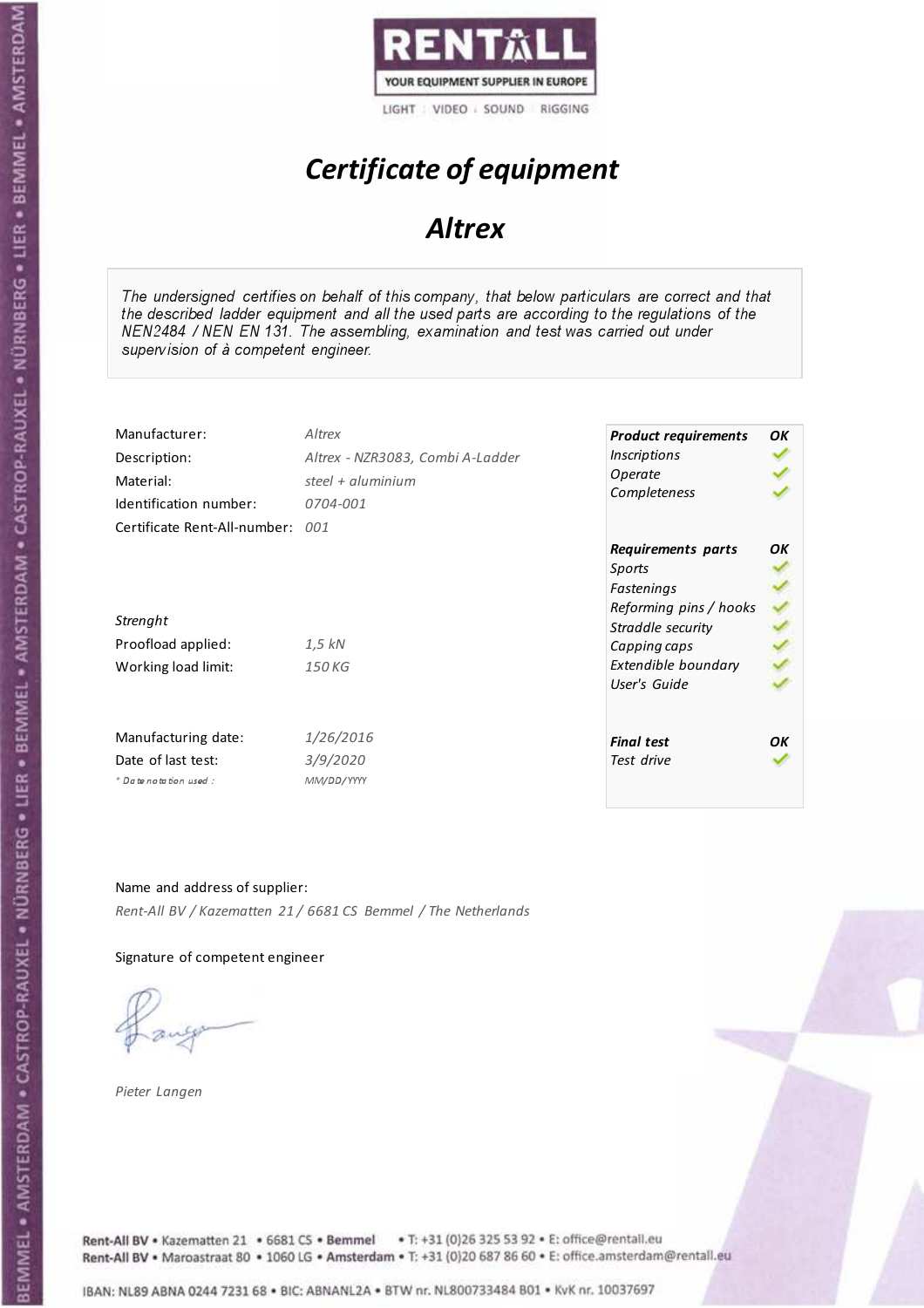

# Certificate of equipment

## **Altrex**

The undersigned certifies on behalf of this company, that below particulars are correct and that the described ladder equipment and all the used parts are according to the regulations of the NEN2484 / NEN EN 131. The assembling, examination and test was carried out under supervision of à competent engineer.

| Manufacturer:<br>Description:<br>Material:<br>Identification number: | Altrex<br>Altrex - NZR3083, Combi A-Ladder<br>steel + $aluminium$<br>0704-002 | <b>Product requirements</b><br><b>Inscriptions</b><br>Operate<br>Completeness                             | OK |
|----------------------------------------------------------------------|-------------------------------------------------------------------------------|-----------------------------------------------------------------------------------------------------------|----|
| Certificate Rent-All-number: 002<br>Strenght<br>Proofload applied:   | 1,5 kN                                                                        | Requirements parts<br>Sports<br>Fastenings<br>Reforming pins / hooks<br>Straddle security<br>Capping caps | OK |
| Working load limit:                                                  | 150 KG                                                                        | Extendible boundary<br>User's Guide                                                                       |    |
| Manufacturing date:                                                  | 1/26/2016                                                                     | <b>Final test</b>                                                                                         | OΚ |
| Date of last test:<br>* Date notation used:                          | 4/20/2018<br>MM/DD/YYYY                                                       | Test drive                                                                                                |    |

Name and address of supplier: Rent-All BV / Kazematten 21 / 6681 CS Bemmel / The Netherlands

Signature of competent engineer

Pieter Langen



Rent-All BV . Kazematten 21 . 6681 CS . Bemmel . T: +31 (0)26 325 53 92 . E: office@rentall.eu Rent-All BV · Maroastraat 80 · 1060 LG · Amsterdam · T: +31 (0)20 687 86 60 · E: office.amsterdam@rentall.eu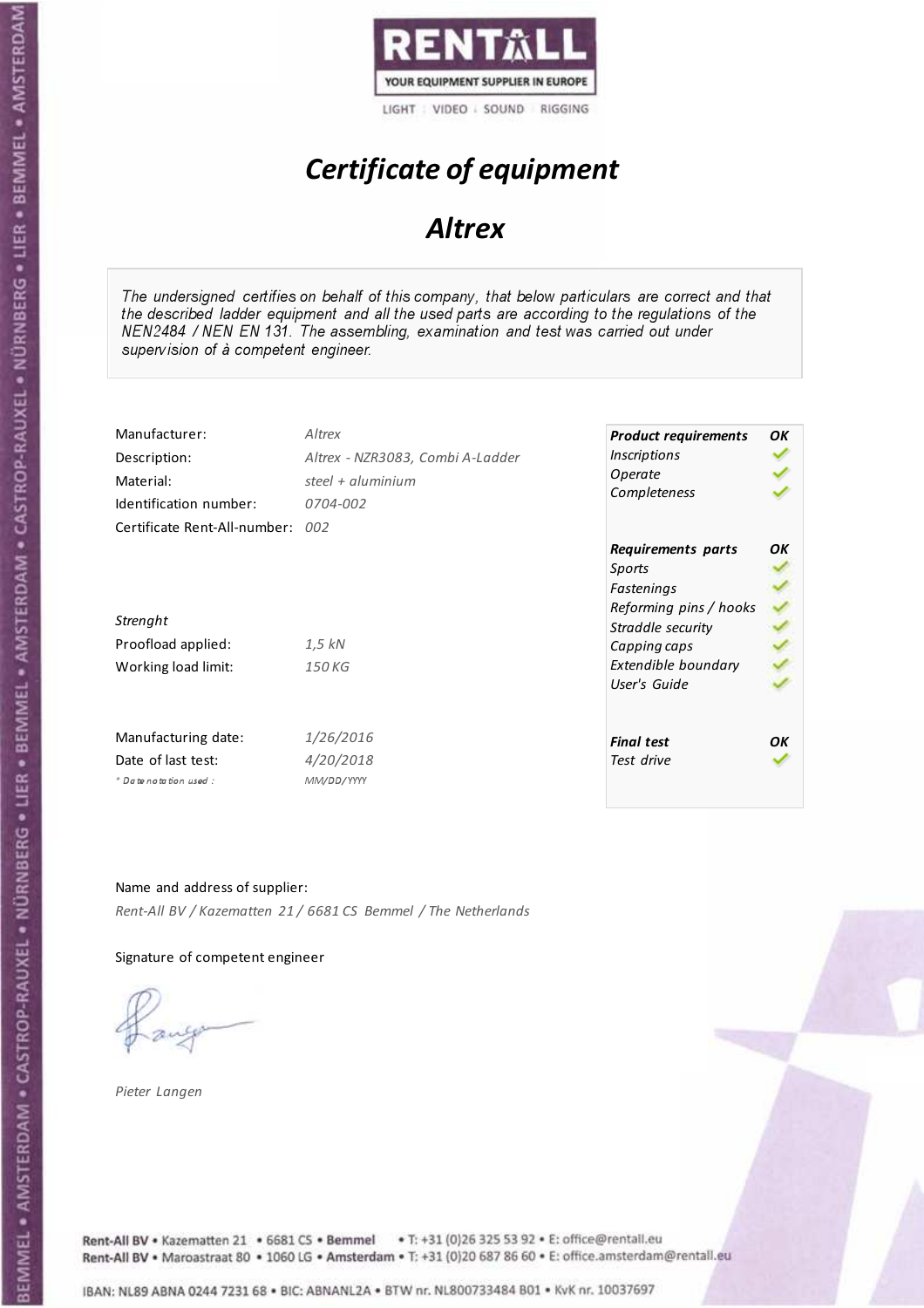

# Certificate of equipment

## **Altrex**

The undersigned certifies on behalf of this company, that below particulars are correct and that the described ladder equipment and all the used parts are according to the regulations of the NEN2484 / NEN EN 131. The assembling, examination and test was carried out under supervision of à competent engineer.

| Manufacturer:<br>Description:<br>Material:<br>Identification number:                  | Altrex<br>Altrex - NZR3083, Combi A-Ladder<br>steel + $aluminium$<br>0704-004 | <b>Product requirements</b><br><b>Inscriptions</b><br>Operate<br>Completeness                                                                    | OK |
|---------------------------------------------------------------------------------------|-------------------------------------------------------------------------------|--------------------------------------------------------------------------------------------------------------------------------------------------|----|
| Certificate Rent-All-number:<br>Strenght<br>Proofload applied:<br>Working load limit: | 004<br>$1.5$ kN<br>150 KG                                                     | Requirements parts<br>Sports<br>Fastenings<br>Reforming pins / hooks<br>Straddle security<br>Capping caps<br>Extendible boundary<br>User's Guide | OΚ |
| Manufacturing date:<br>Date of last test:<br>* Date notation used:                    | 1/26/2016<br>11/6/2018<br>MM/DD/YYYY                                          | <b>Final test</b><br>Test drive                                                                                                                  | OΚ |

Name and address of supplier: Rent-All BV / Kazematten 21 / 6681 CS Bemmel / The Netherlands

Signature of competent engineer

Pieter Langen



Rent-All BV . Kazematten 21 . 6681 CS . Bemmel . T: +31 (0)26 325 53 92 . E: office@rentall.eu Rent-All BV · Maroastraat 80 · 1060 LG · Amsterdam · T: +31 (0)20 687 86 60 · E: office.amsterdam@rentall.eu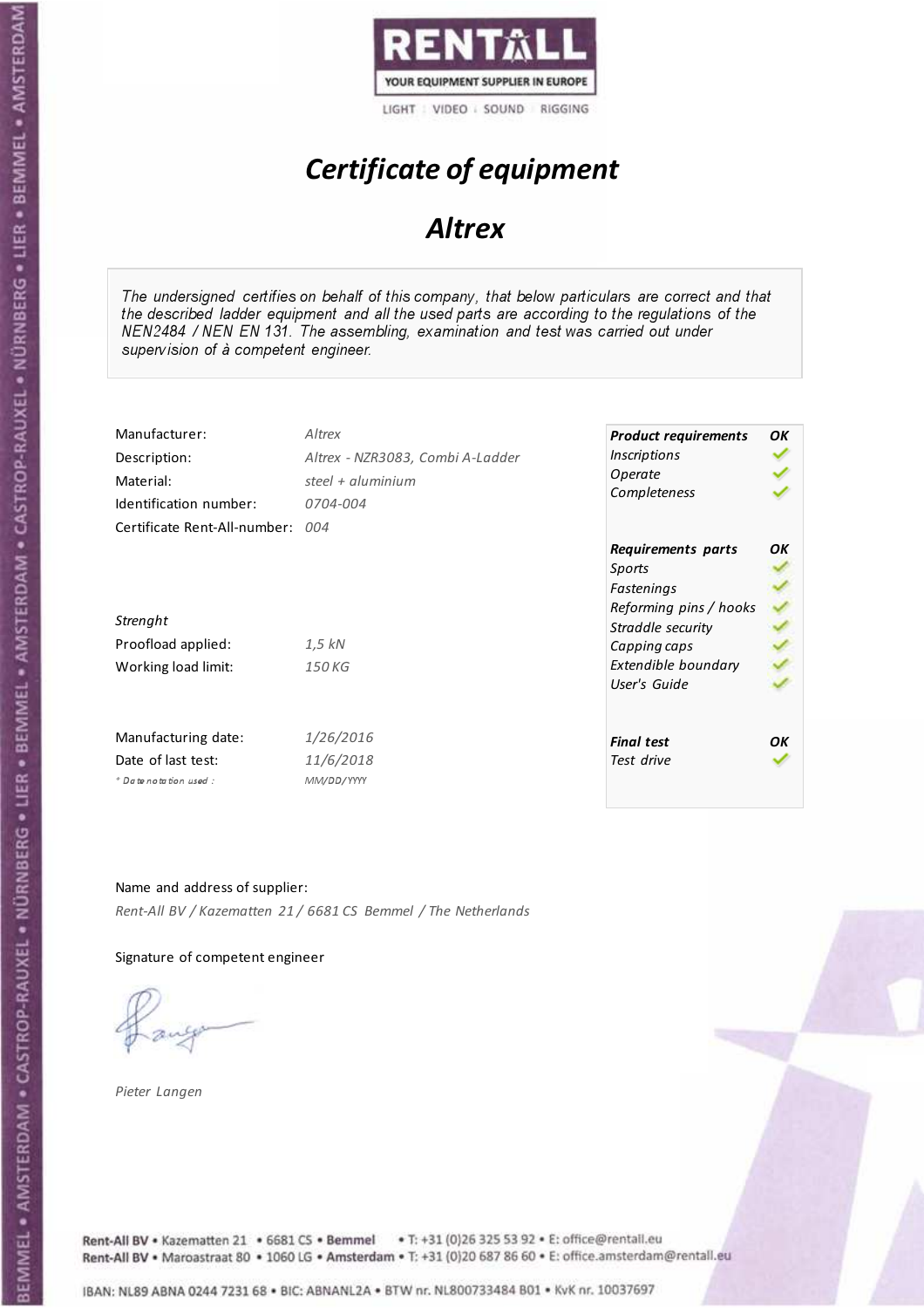

# Certificate of equipment

## **Altrex**

The undersigned certifies on behalf of this company, that below particulars are correct and that the described ladder equipment and all the used parts are according to the regulations of the NEN2484 / NEN EN 131. The assembling, examination and test was carried out under supervision of à competent engineer.

| Manufacturer:<br>Description:<br>Material:<br>Identification number: | Altrex<br>Altrex - NZR3083, Combi A-Ladder<br>steel + aluminium<br>0704-005 | <b>Product requirements</b><br><b>Inscriptions</b><br>Operate<br>Completeness                             | OK |
|----------------------------------------------------------------------|-----------------------------------------------------------------------------|-----------------------------------------------------------------------------------------------------------|----|
| Certificate Rent-All-number: 005<br>Strenght<br>Proofload applied:   | 1,5 kN                                                                      | Requirements parts<br>Sports<br>Fastenings<br>Reforming pins / hooks<br>Straddle security<br>Capping caps | OK |
| Working load limit:                                                  | 150 KG                                                                      | Extendible boundary<br>User's Guide                                                                       |    |
| Manufacturing date:<br>Date of last test:<br>+ Date notation used:   | 7/13/2016<br>8/4/2017<br>MM/DD/YYYY                                         | <b>Final test</b><br>Test drive                                                                           | OK |

Name and address of supplier: Rent-All BV / Kazematten 21 / 6681 CS Bemmel / The Netherlands

Signature of competent engineer

Pieter Langen



Rent-All BV . Kazematten 21 . 6681 CS . Bemmel . T: +31 (0)26 325 53 92 . E: office@rentall.eu Rent-All BV · Maroastraat 80 · 1060 LG · Amsterdam · T: +31 (0)20 687 86 60 · E: office.amsterdam@rentall.eu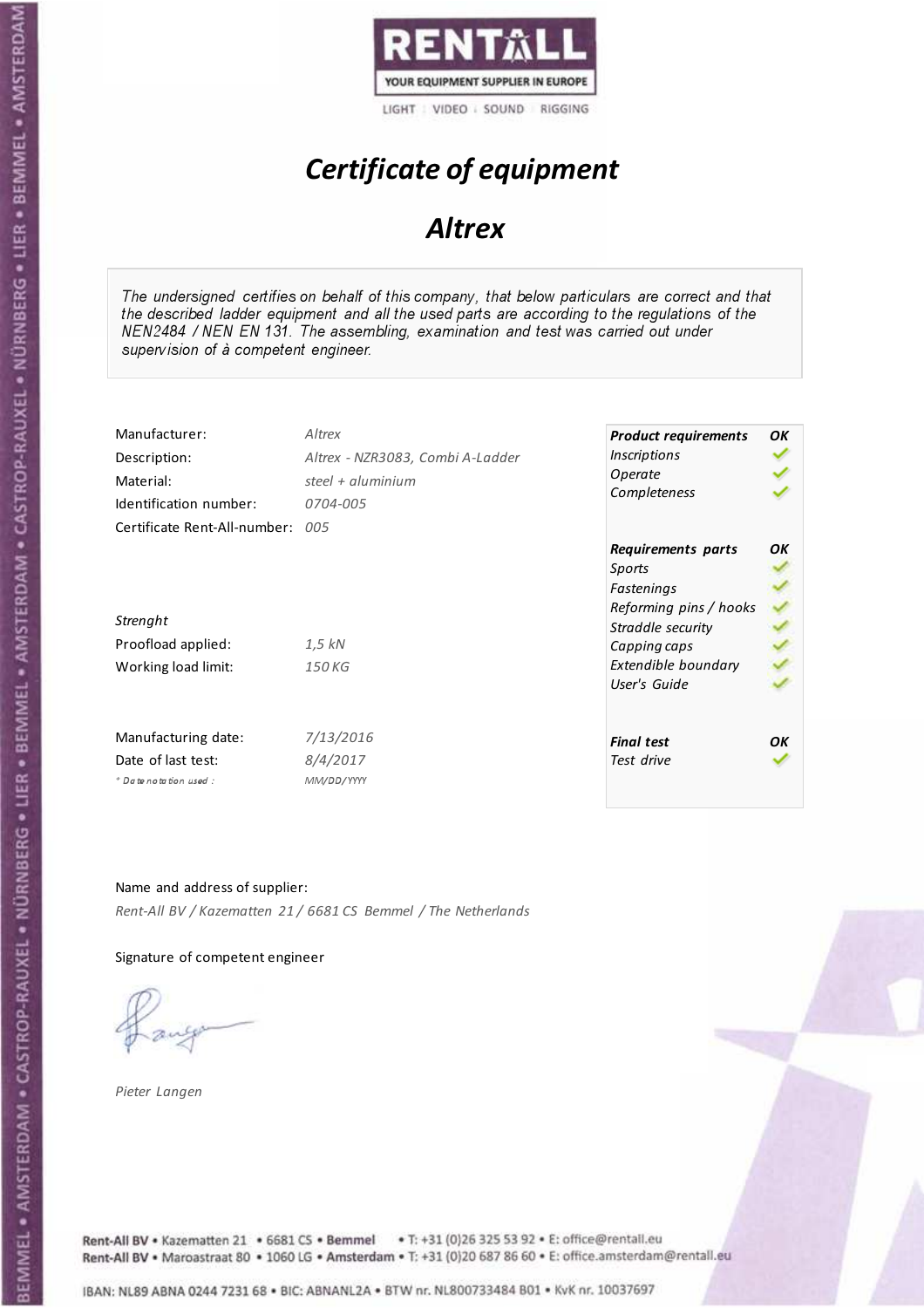

# Certificate of equipment

## **Altrex**

The undersigned certifies on behalf of this company, that below particulars are correct and that the described ladder equipment and all the used parts are according to the regulations of the NEN2484 / NEN EN 131. The assembling, examination and test was carried out under supervision of à competent engineer.

| Manufacturer:                                                                             | Altrex                           | <b>Product requirements</b>                                                                                                      | OK |
|-------------------------------------------------------------------------------------------|----------------------------------|----------------------------------------------------------------------------------------------------------------------------------|----|
| Description:                                                                              | Altrex - NZR3083, Combi A-Ladder | <b>Inscriptions</b>                                                                                                              |    |
| Material:                                                                                 | steel + $aluminim$               | Operate                                                                                                                          |    |
| Identification number:                                                                    | 0704-006                         | Completeness                                                                                                                     |    |
| Certificate Rent-All-number: 006<br>Strenght<br>Proofload applied:<br>Working load limit: | 1,5 kN<br>150 KG                 | Requirements parts<br>Sports<br>Fastenings<br>Reforming pins / hooks<br>Straddle security<br>Capping caps<br>Extendible boundary | OK |
| Manufacturing date:                                                                       | 7/13/2016                        | User's Guide                                                                                                                     | OK |
| Date of last test:                                                                        | 8/4/2017                         | <b>Final test</b>                                                                                                                |    |
| $+$ Date notation used:                                                                   | MM/DD/YYYY                       | Test drive                                                                                                                       |    |

Name and address of supplier: Rent-All BV / Kazematten 21 / 6681 CS Bemmel / The Netherlands

Signature of competent engineer

Pieter Langen



Rent-All BV . Kazematten 21 . 6681 CS . Bemmel . T: +31 (0)26 325 53 92 . E: office@rentall.eu Rent-All BV · Maroastraat 80 · 1060 LG · Amsterdam · T: +31 (0)20 687 86 60 · E: office.amsterdam@rentall.eu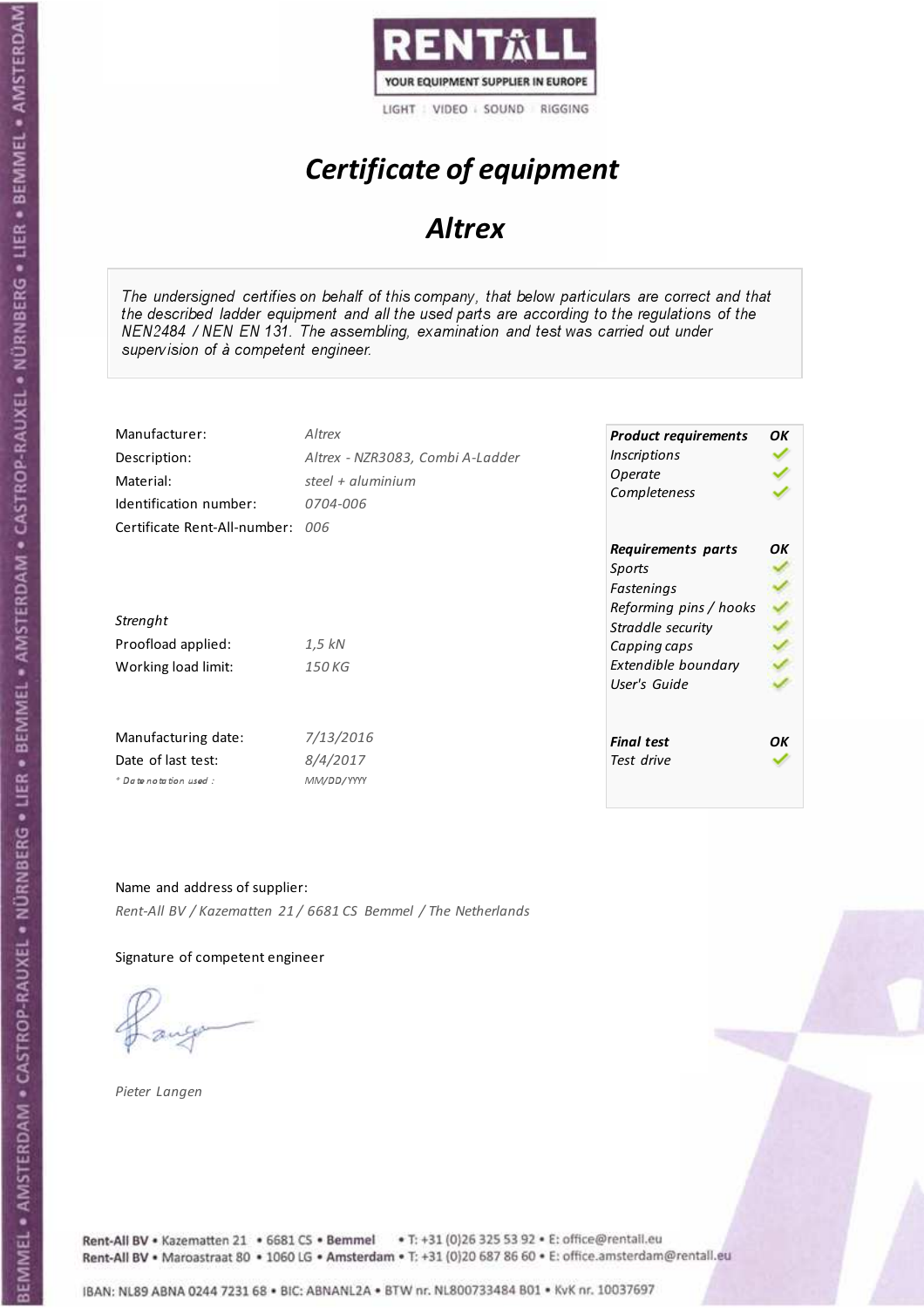

# Certificate of equipment

## **Altrex**

The undersigned certifies on behalf of this company, that below particulars are correct and that the described ladder equipment and all the used parts are according to the regulations of the NEN2484 / NEN EN 131. The assembling, examination and test was carried out under supervision of à competent engineer.

| Manufacturer:<br>Description:<br>Material:<br>Identification number: | Altrex<br>Altrex - NZR3083, Combi A-Ladder<br>steel + $aluminim$<br>0704-008 | <b>Product requirements</b><br><b>Inscriptions</b><br>Operate<br>Completeness | OK |
|----------------------------------------------------------------------|------------------------------------------------------------------------------|-------------------------------------------------------------------------------|----|
| Certificate Rent-All-number:                                         | 008                                                                          | Requirements parts<br>Sports<br>Fastenings<br>Reforming pins / hooks          | OΚ |
| Strenght                                                             |                                                                              | Straddle security                                                             |    |
| Proofload applied:                                                   | 1,5 kN                                                                       | Capping caps                                                                  |    |
| Working load limit:                                                  | 150 KG                                                                       | Extendible boundary<br>User's Guide                                           |    |
| Manufacturing date:                                                  | 7/13/2016                                                                    | <b>Final test</b>                                                             | ΟK |
| Date of last test:<br>$*$ Date notation used:                        | 8/4/2017<br>MM/DD/YYYY                                                       | Test drive                                                                    |    |
|                                                                      |                                                                              |                                                                               |    |

Name and address of supplier: Rent-All BV / Kazematten 21 / 6681 CS Bemmel / The Netherlands

Signature of competent engineer

Pieter Langen

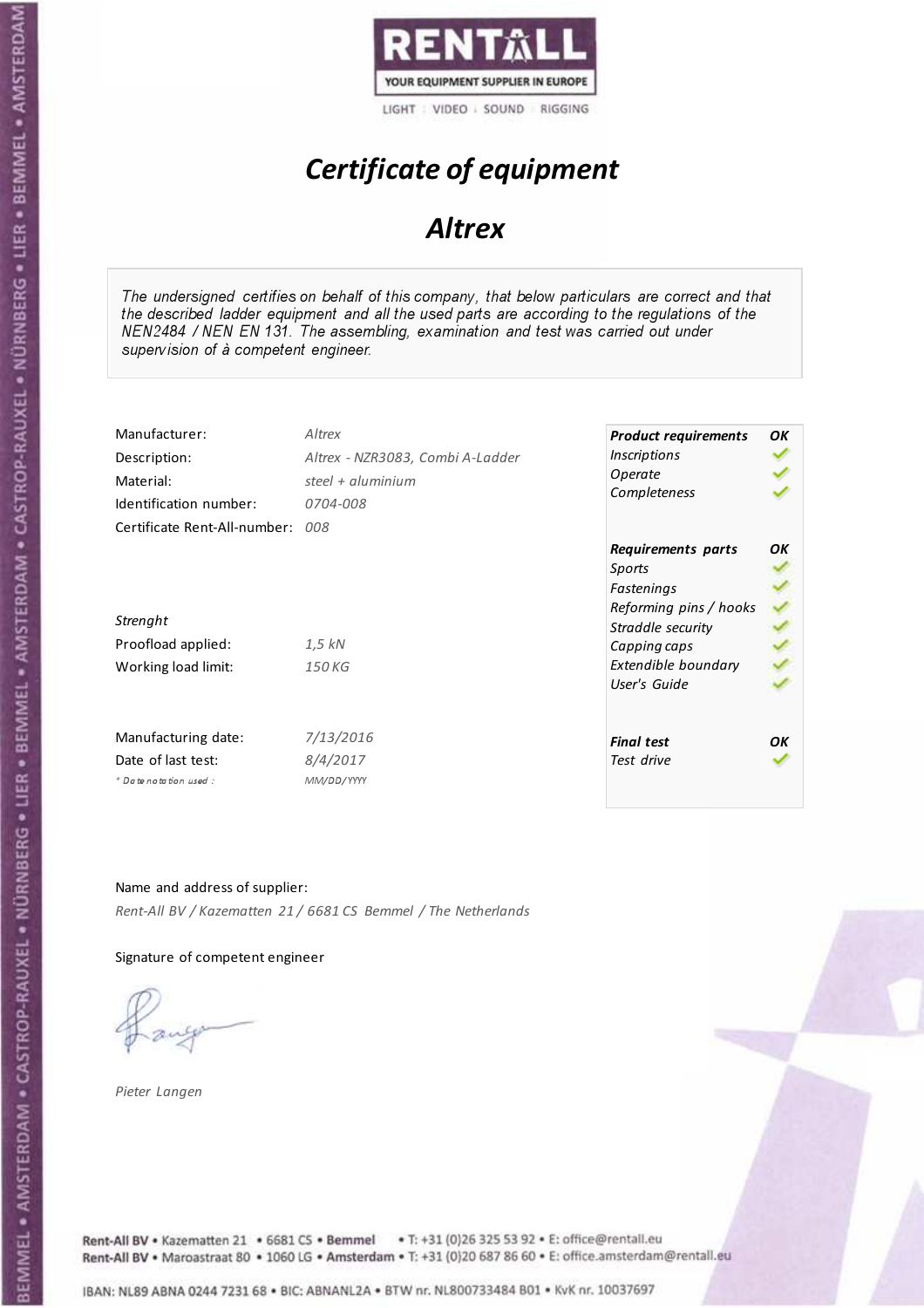

# Certificate of equipment

## **Altrex**

The undersigned certifies on behalf of this company, that below particulars are correct and that the described ladder equipment and all the used parts are according to the regulations of the NEN2484 / NEN EN 131. The assembling, examination and test was carried out under supervision of à competent engineer.

| Manufacturer:<br>Description:<br>Material:<br>Identification number: | Altrex<br>Altrex - NZR3083, Combi A-Ladder<br>steel + aluminium<br>0704-009 | <b>Product requirements</b><br><b>Inscriptions</b><br>Operate<br>Completeness | OK |
|----------------------------------------------------------------------|-----------------------------------------------------------------------------|-------------------------------------------------------------------------------|----|
| Certificate Rent-All-number:                                         | nn9                                                                         | Requirements parts<br>Sports<br>Fastenings<br>Reforming pins / hooks          | OΚ |
| Strenght                                                             |                                                                             | Straddle security                                                             |    |
| Proofload applied:                                                   | 1,5 kN                                                                      | Capping caps                                                                  |    |
| Working load limit:                                                  | 150 KG                                                                      | Extendible boundary<br>User's Guide                                           |    |
| Manufacturing date:                                                  | 11/11/2013                                                                  | <b>Final test</b>                                                             | OK |
| Date of last test:<br>$+$ Date notation used:                        | 11/7/2019<br>MM/DD/YYYY                                                     | Test drive                                                                    |    |
|                                                                      |                                                                             |                                                                               |    |

Name and address of supplier: Rent-All BV / Kazematten 21 / 6681 CS Bemmel / The Netherlands

Signature of competent engineer

Pieter Langen

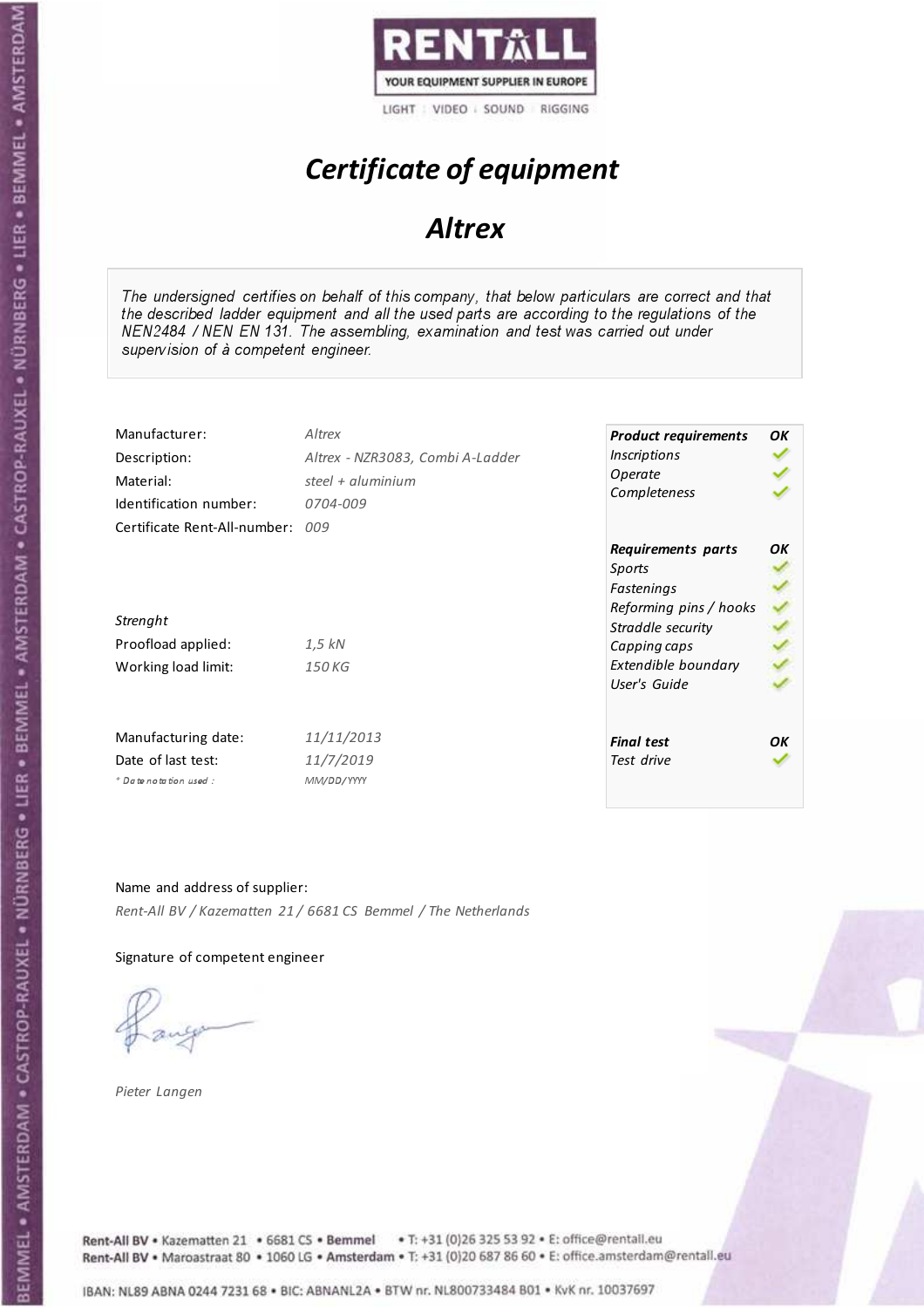

# Certificate of equipment

## **Altrex**

The undersigned certifies on behalf of this company, that below particulars are correct and that the described ladder equipment and all the used parts are according to the regulations of the NEN2484 / NEN EN 131. The assembling, examination and test was carried out under supervision of à competent engineer.

| Manufacturer:<br>Description:<br>Material:<br>Identification number: | Altrex<br>Altrex - NZR3083, Combi A-Ladder<br>steel + aluminium<br>0704-012 | <b>Product requirements</b><br><b>Inscriptions</b><br>Operate<br>Completeness | OK |
|----------------------------------------------------------------------|-----------------------------------------------------------------------------|-------------------------------------------------------------------------------|----|
| Certificate Rent-All-number: 012                                     |                                                                             | Requirements parts<br>Sports<br>Fastenings                                    | OΚ |
| Strenght                                                             |                                                                             | Reforming pins / hooks<br>Straddle security                                   |    |
| Proofload applied:                                                   | 1,5 kN                                                                      | Capping caps                                                                  |    |
| Working load limit:                                                  | 150 KG                                                                      | Extendible boundary<br>User's Guide                                           |    |
| Manufacturing date:                                                  | 6/25/2018                                                                   | <b>Final test</b>                                                             | OK |
| Date of last test:<br>+ Date notation used:                          | 6/25/2018<br>MM/DD/YYYY                                                     | Test drive                                                                    |    |
|                                                                      |                                                                             |                                                                               |    |

Name and address of supplier: Rent-All BV / Kazematten 21 / 6681 CS Bemmel / The Netherlands

Signature of competent engineer

Pieter Langen



Rent-All BV . Kazematten 21 . 6681 CS . Bemmel . T: +31 (0)26 325 53 92 . E: office@rentall.eu Rent-All BV · Maroastraat 80 · 1060 LG · Amsterdam · T: +31 (0)20 687 86 60 · E: office.amsterdam@rentall.eu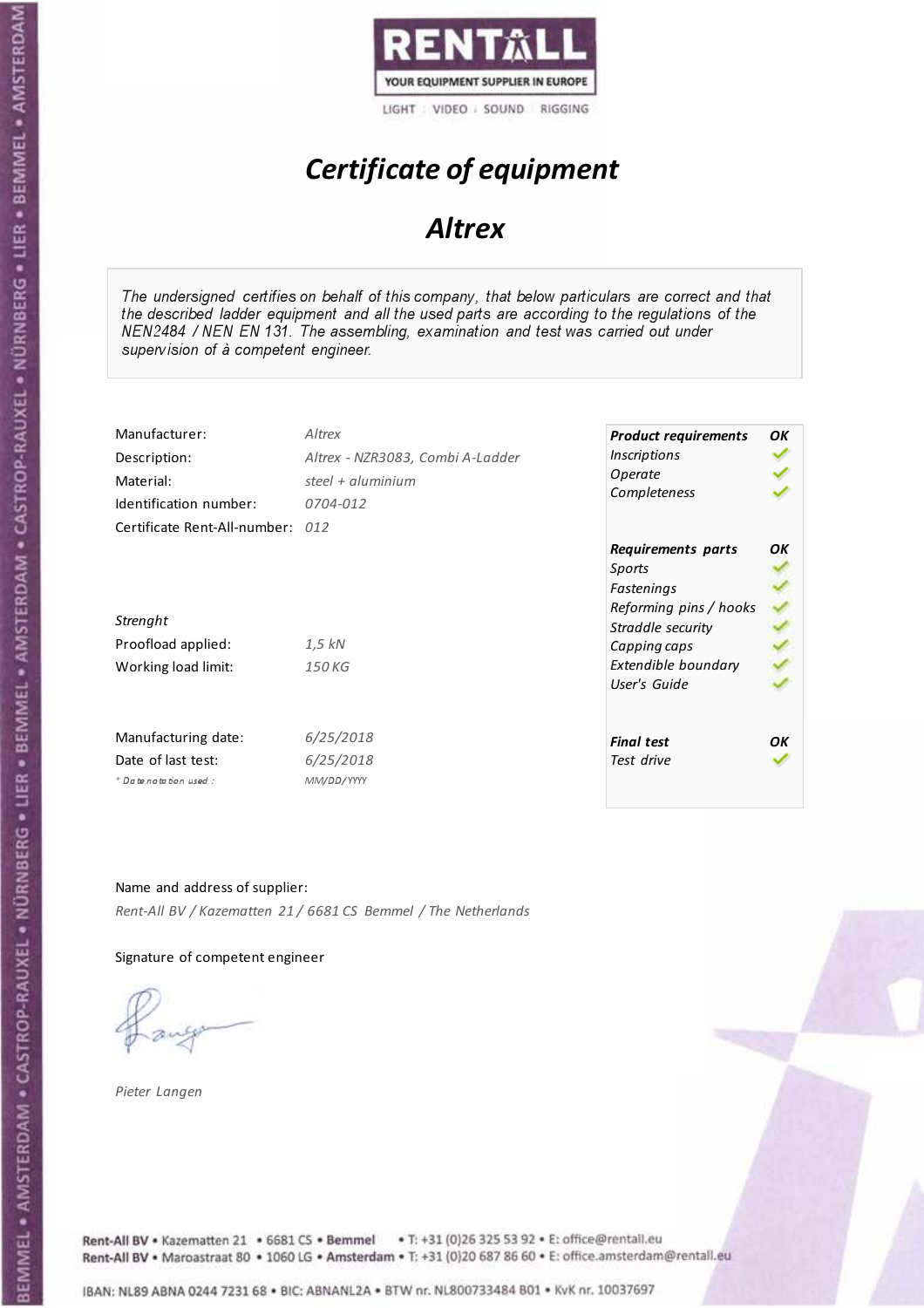

# Certificate of equipment

## **Altrex**

The undersigned certifies on behalf of this company, that below particulars are correct and that the described ladder equipment and all the used parts are according to the regulations of the NEN2484 / NEN EN 131. The assembling, examination and test was carried out under supervision of à competent engineer.

| Manufacturer:<br>Description:<br>Material:<br>Identification number: | Altrex<br>Altrex - NZR3083, Combi A-Ladder<br>steel + aluminium<br>0704-013 | <b>Product requirements</b><br><b>Inscriptions</b><br>Operate<br>Completeness | OK |
|----------------------------------------------------------------------|-----------------------------------------------------------------------------|-------------------------------------------------------------------------------|----|
| Certificate Rent-All-number: 013                                     |                                                                             | Requirements parts<br>Sports<br>Fastenings<br>Reforming pins / hooks          | OΚ |
| Strenght                                                             |                                                                             | Straddle security                                                             |    |
| Proofload applied:                                                   | 1,5 kN                                                                      | Capping caps                                                                  |    |
| Working load limit:                                                  | 150 KG                                                                      | Extendible boundary<br>User's Guide                                           |    |
| Manufacturing date:                                                  | 6/25/2018                                                                   | <b>Final test</b>                                                             | OΚ |
| Date of last test:                                                   | 6/3/2019                                                                    | Test drive                                                                    |    |
| $+$ Date notation used:                                              | MM/DD/YYYY                                                                  |                                                                               |    |

Name and address of supplier: Rent-All BV / Kazematten 21 / 6681 CS Bemmel / The Netherlands

Signature of competent engineer

Pieter Langen



Rent-All BV . Kazematten 21 . 6681 CS . Bemmel . T: +31 (0)26 325 53 92 . E: office@rentall.eu Rent-All BV · Maroastraat 80 · 1060 LG · Amsterdam · T: +31 (0)20 687 86 60 · E: office.amsterdam@rentall.eu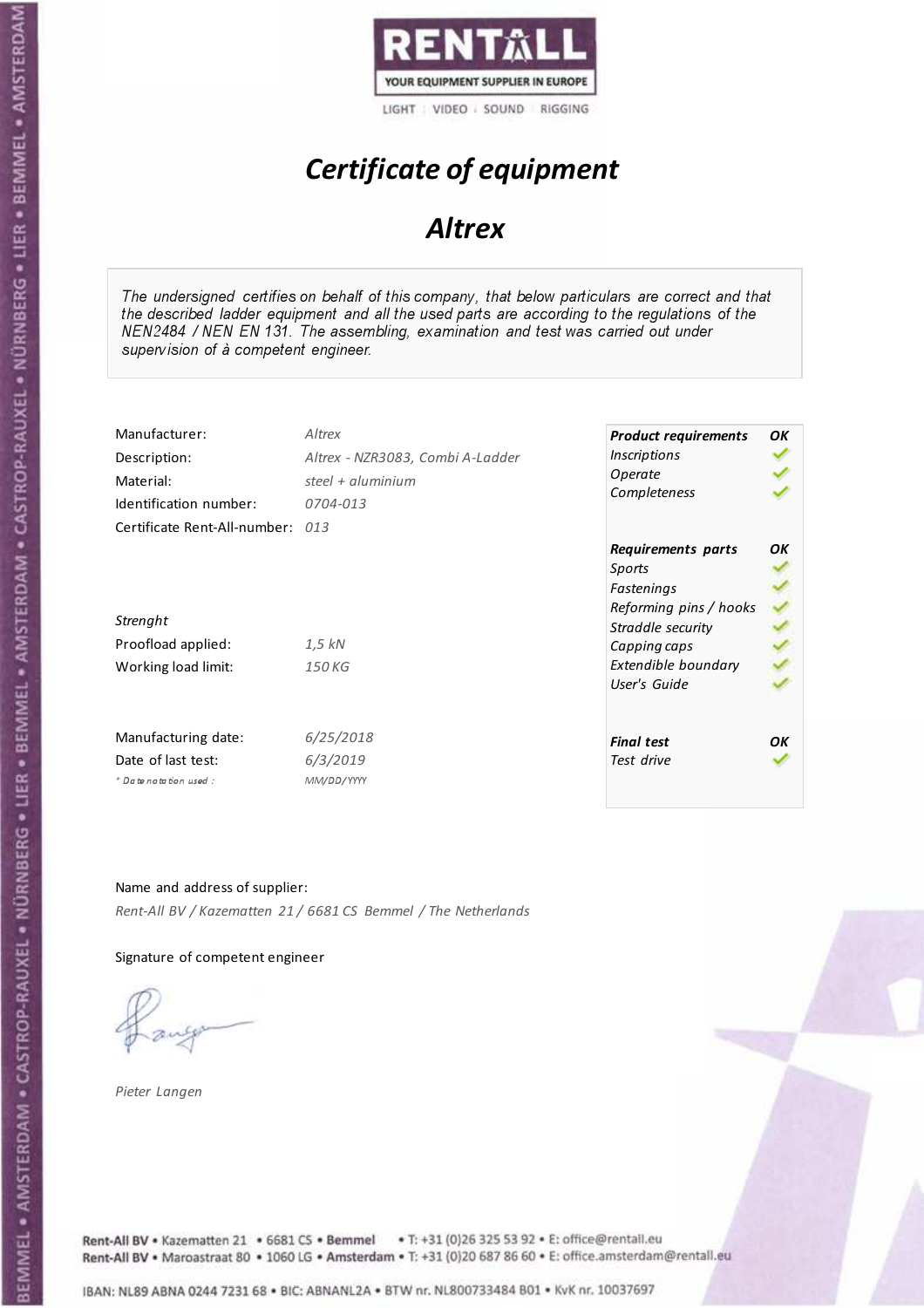

# Certificate of equipment

## **Altrex**

The undersigned certifies on behalf of this company, that below particulars are correct and that the described ladder equipment and all the used parts are according to the regulations of the NEN2484 / NEN EN 131. The assembling, examination and test was carried out under supervision of à competent engineer.

| Manufacturer:<br>Description:<br>Material:<br>Identification number: | Altrex<br>Altrex - NZR3083, Combi A-Ladder<br>steel + aluminium<br>0704-014 | <b>Product requirements</b><br><b>Inscriptions</b><br>Operate<br>Completeness | OΚ |
|----------------------------------------------------------------------|-----------------------------------------------------------------------------|-------------------------------------------------------------------------------|----|
| Certificate Rent-All-number: 014                                     |                                                                             | Requirements parts<br>Sports<br>Fastenings<br>Reforming pins / hooks          | OΚ |
| Strenght<br>Proofload applied:                                       | 1,5 kN                                                                      | Straddle security                                                             |    |
| Working load limit:                                                  | 150 KG                                                                      | Capping caps<br>Extendible boundary<br>User's Guide                           |    |
| Manufacturing date:<br>Date of last test:<br>* Date notation used :  | 7/17/2019<br>7/17/2019<br>MM/DD/YYYY                                        | <b>Final test</b><br>Test drive                                               | OΚ |

#### Name and address of supplier:

Rent-All BV / Kazematten 21 / 6681 CS Bemmel / The Netherlands

Signature of competent engineer

Pieter Langen

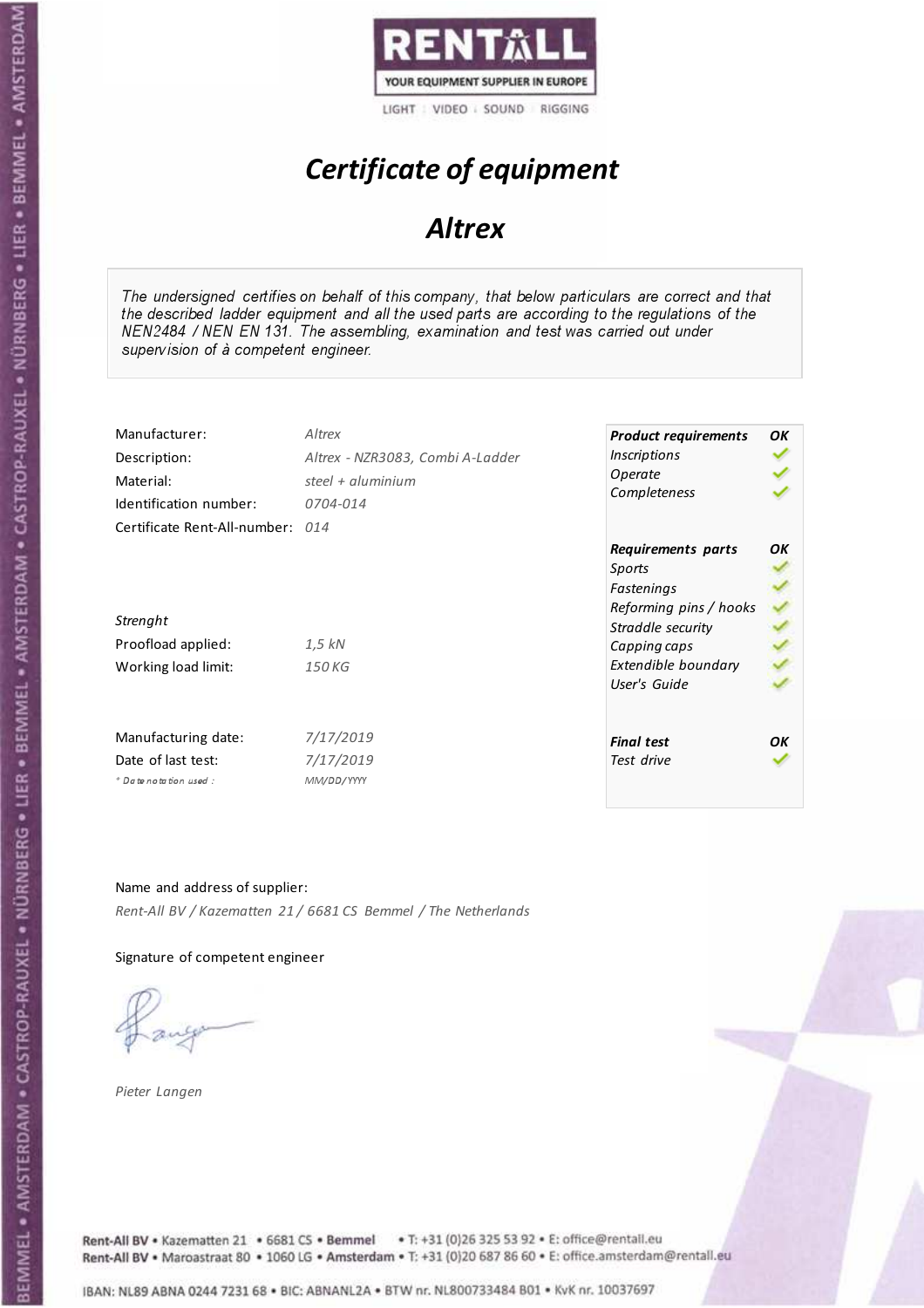

# Certificate of equipment

## **Altrex**

The undersigned certifies on behalf of this company, that below particulars are correct and that the described ladder equipment and all the used parts are according to the regulations of the NEN2484 / NEN EN 131. The assembling, examination and test was carried out under supervision of à competent engineer.

| Manufacturer:                                                                             | Altrex                           | <b>Product requirements</b>                                                                                                      | OK |
|-------------------------------------------------------------------------------------------|----------------------------------|----------------------------------------------------------------------------------------------------------------------------------|----|
| Description:                                                                              | Altrex - NZR3083, Combi A-Ladder | <b>Inscriptions</b>                                                                                                              |    |
| Material:                                                                                 | steel + aluminium                | Operate                                                                                                                          |    |
| Identification number:                                                                    | 0704-015                         | Completeness                                                                                                                     |    |
| Certificate Rent-All-number: 015<br>Strenght<br>Proofload applied:<br>Working load limit: | 1,5 kN<br>150 KG                 | Requirements parts<br>Sports<br>Fastenings<br>Reforming pins / hooks<br>Straddle security<br>Capping caps<br>Extendible boundary | OΚ |
| Manufacturing date:                                                                       | 7/17/2019                        | User's Guide                                                                                                                     | OΚ |
| Date of last test:                                                                        | 7/17/2019                        | <b>Final test</b>                                                                                                                |    |
| * Date notation used:                                                                     | MM/DD/YYYY                       | Test drive                                                                                                                       |    |

#### Name and address of supplier:

Rent-All BV / Kazematten 21 / 6681 CS Bemmel / The Netherlands

#### Signature of competent engineer

Pieter Langen

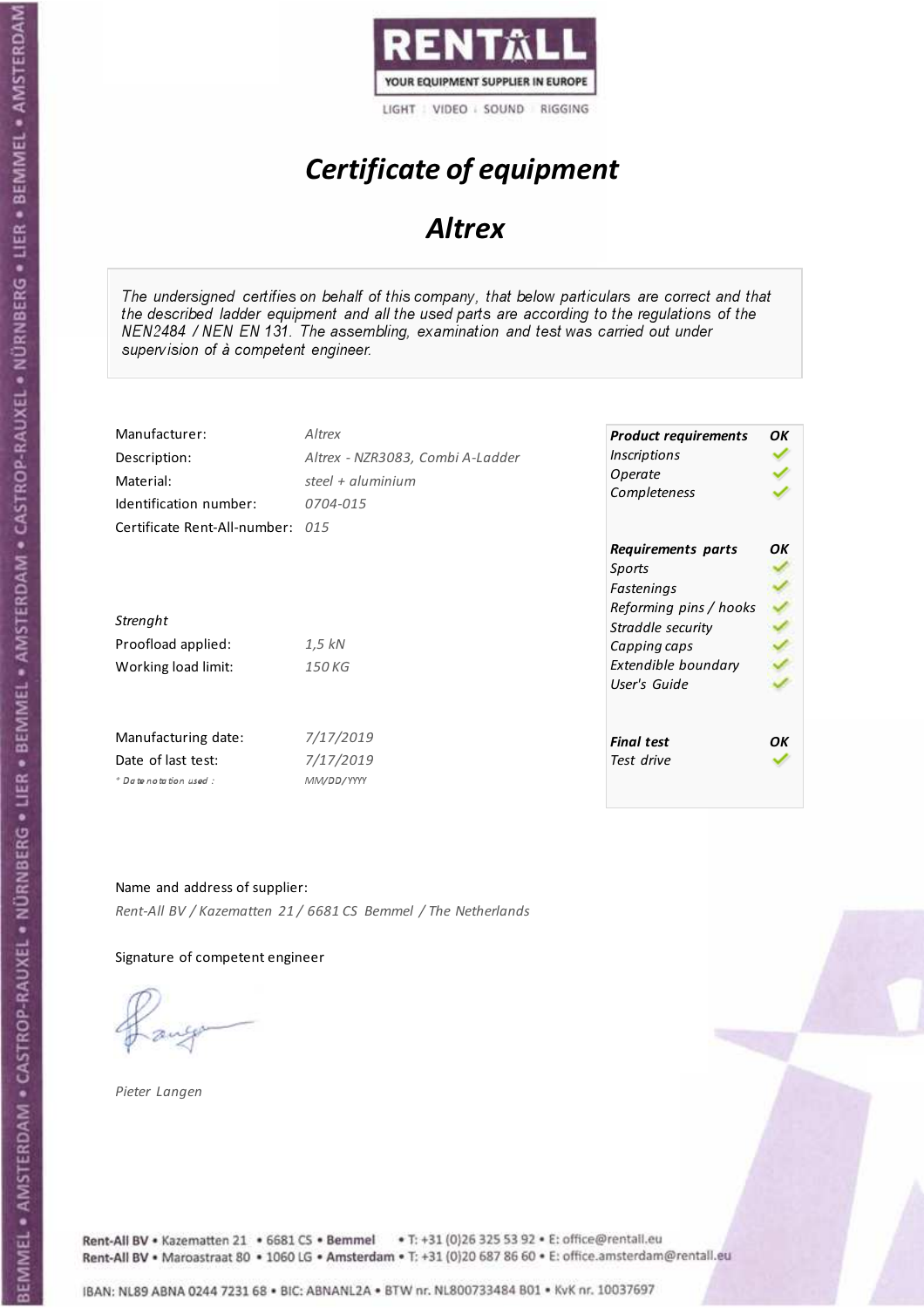

# Certificate of equipment

## **Altrex**

The undersigned certifies on behalf of this company, that below particulars are correct and that the described ladder equipment and all the used parts are according to the regulations of the NEN2484 / NEN EN 131. The assembling, examination and test was carried out under supervision of à competent engineer.

| Manufacturer:<br>Description:<br>Material:<br>Identification number: | Altrex<br>Altrex - NZR3083, Combi A-Ladder<br>steel + aluminium<br>0704-016 | <b>Product requirements</b><br><b>Inscriptions</b><br>Operate<br>Completeness                             | OΚ |
|----------------------------------------------------------------------|-----------------------------------------------------------------------------|-----------------------------------------------------------------------------------------------------------|----|
| Certificate Rent-All-number: 016<br>Strenght<br>Proofload applied:   | 1,5 kN                                                                      | Requirements parts<br>Sports<br>Fastenings<br>Reforming pins / hooks<br>Straddle security<br>Capping caps | OΚ |
| Working load limit:                                                  | 150 KG                                                                      | Extendible boundary<br>User's Guide                                                                       |    |
| Manufacturing date:<br>Date of last test:<br>* Date notation used :  | 7/17/2019<br>7/17/2019<br>MM/DD/YYYY                                        | <b>Final test</b><br>Test drive                                                                           | OΚ |

#### Name and address of supplier:

Rent-All BV / Kazematten 21 / 6681 CS Bemmel / The Netherlands

Signature of competent engineer

Pieter Langen

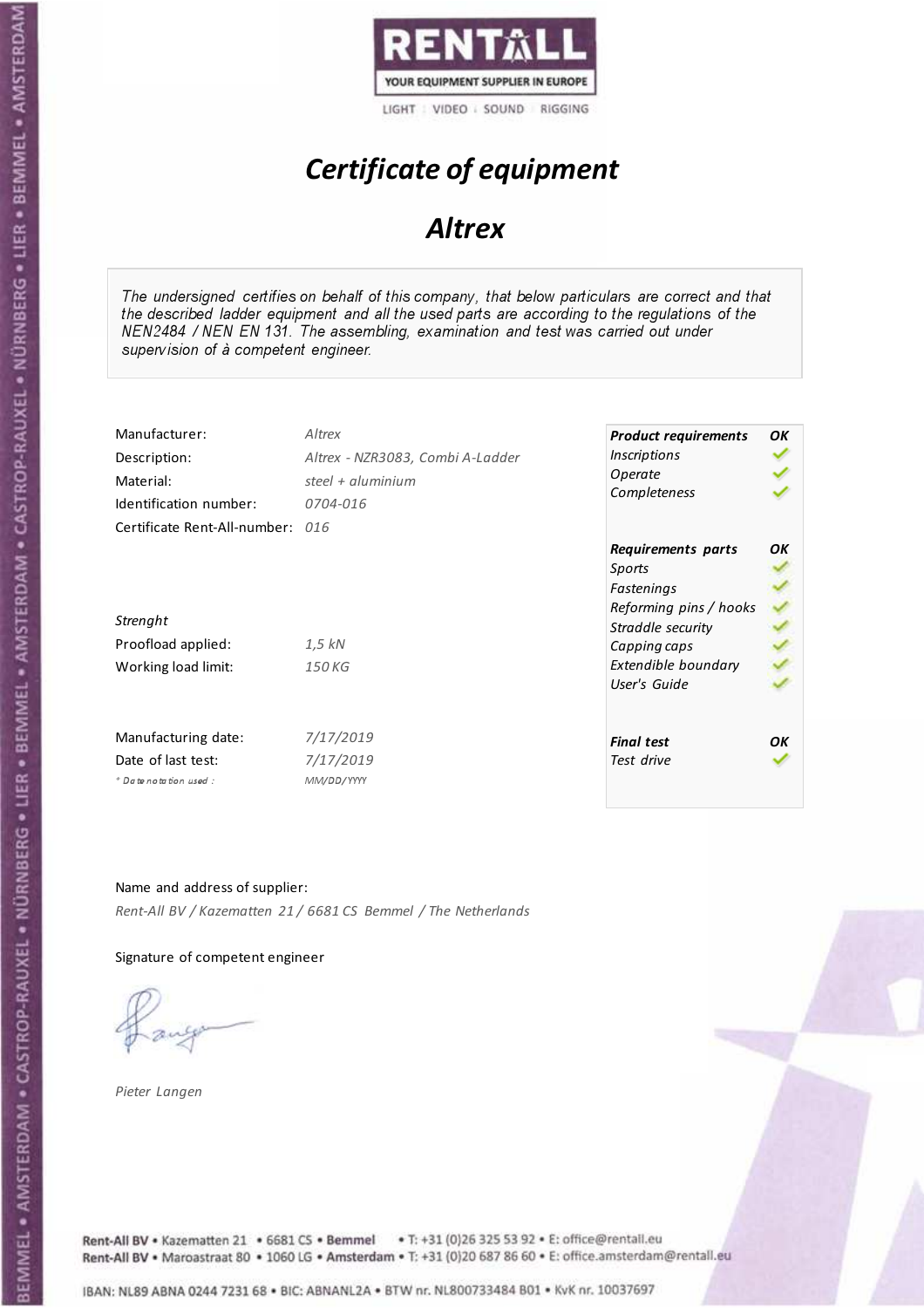

# Certificate of equipment

## **Altrex**

The undersigned certifies on behalf of this company, that below particulars are correct and that the described ladder equipment and all the used parts are according to the regulations of the NEN2484 / NEN EN 131. The assembling, examination and test was carried out under supervision of à competent engineer.

| Manufacturer:                                                                             | Altrex                           | <b>Product requirements</b>                                                                                                      | OK |
|-------------------------------------------------------------------------------------------|----------------------------------|----------------------------------------------------------------------------------------------------------------------------------|----|
| Description:                                                                              | Altrex - ATR3077, Combi A-Ladder | <b>Inscriptions</b>                                                                                                              |    |
| Material:                                                                                 | steel + aluminium                | Operate                                                                                                                          |    |
| Identification number:                                                                    | CHDV0012-002                     | Completeness                                                                                                                     |    |
| Certificate Rent-All-number: 002<br>Strenght<br>Proofload applied:<br>Working load limit: | 1,5 kN<br>150 KG                 | Requirements parts<br>Sports<br>Fastenings<br>Reforming pins / hooks<br>Straddle security<br>Capping caps<br>Extendible boundary | OK |
| Manufacturing date:                                                                       | 10/10/2016                       | User's Guide                                                                                                                     | OK |
| Date of last test:                                                                        | 8/4/2017                         | <b>Final test</b>                                                                                                                |    |
| + Date notation used:                                                                     | MM/DD/YYYY                       | Test drive                                                                                                                       |    |

Name and address of supplier: Rent-All BV / Kazematten 21 / 6681 CS Bemmel / The Netherlands

Signature of competent engineer

Pieter Langen



Rent-All BV . Kazematten 21 . 6681 CS . Bemmel . T: +31 (0)26 325 53 92 . E: office@rentall.eu Rent-All BV · Maroastraat 80 · 1060 LG · Amsterdam · T: +31 (0)20 687 86 60 · E: office.amsterdam@rentall.eu